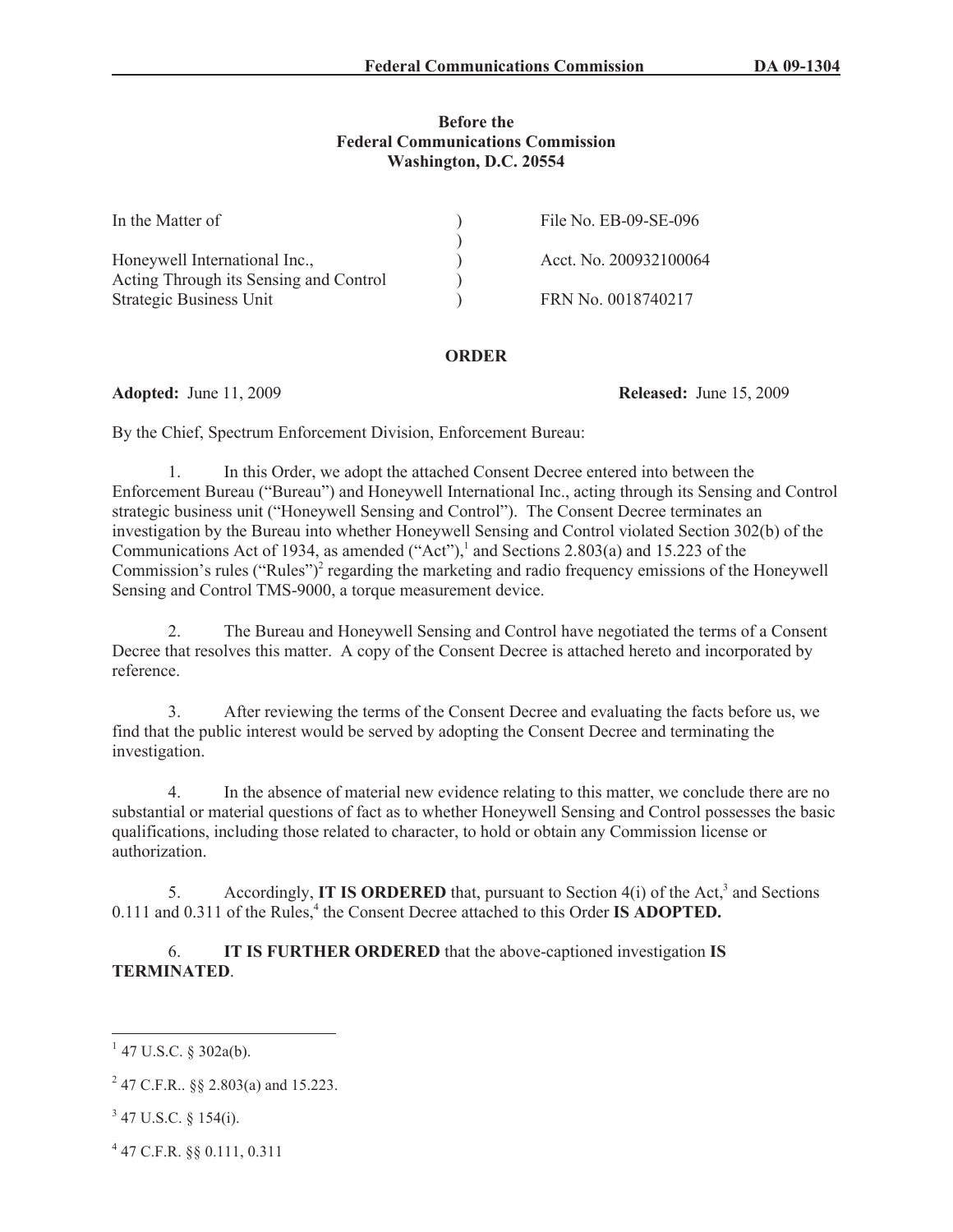7. **IT IS FURTHER ORDERED** that a copy of this Order and Consent Decree shall be sent by first class mail and certified mail, return receipt requested, to Anthony A. Kuznik, Vice President and General Counsel, Honeywell Sensing and Control, 1985 Douglas Drive North, MN10-192A, Golden Valley, MN 55422 and to Terry G. Mahn, Esq. and Robert J. Ungar, Esq., Fish & Richardson P.C., 1425 K Street, N.W., Washington, D.C. 20005.

# FEDERAL COMMUNICATIONS COMMISSION

Kathryn S. Berthot Chief, Spectrum Enforcement Division Enforcement Bureau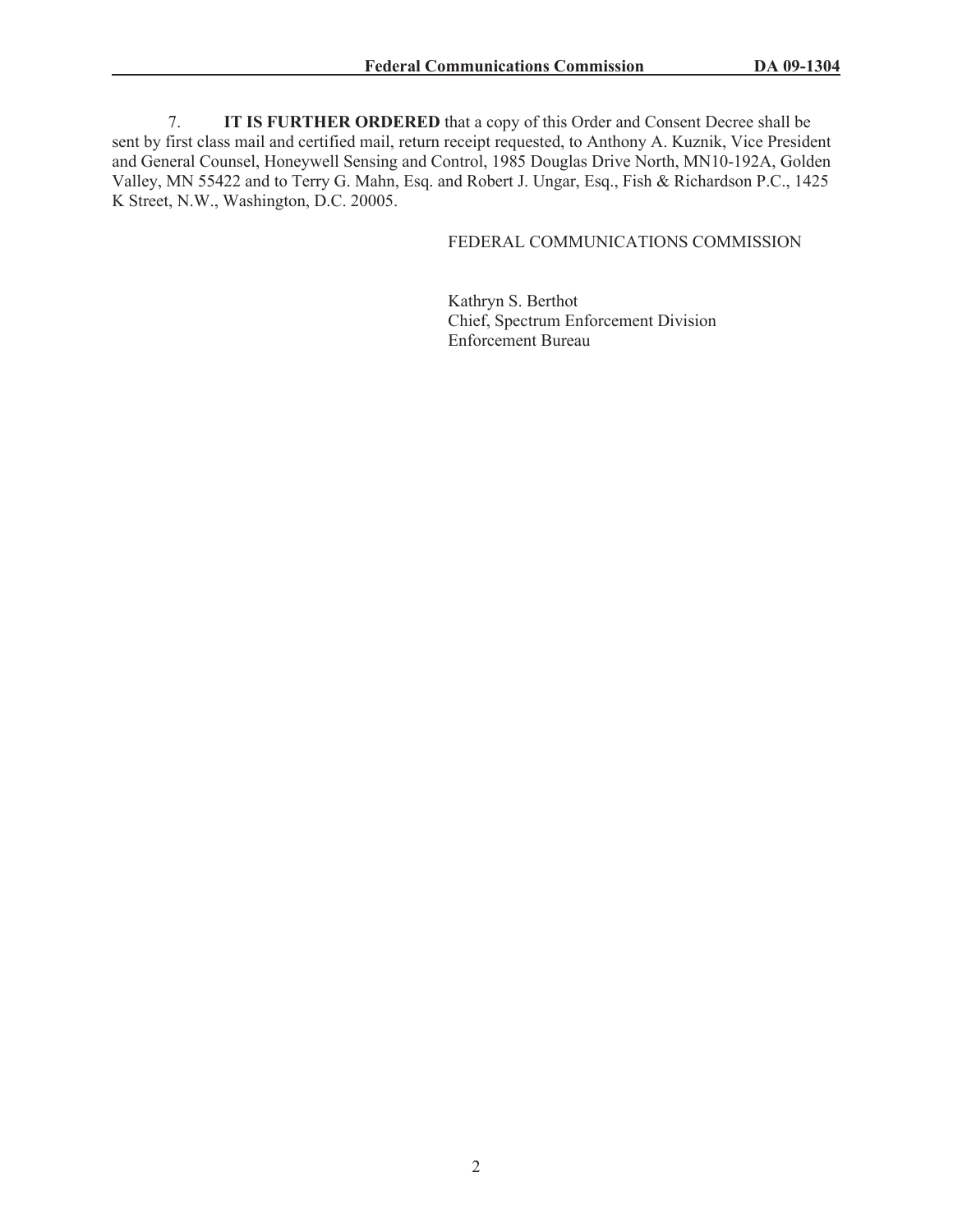### **Before the Federal Communications Commission Washington, D.C. 20554**

| In the Matter of                       | File No. EB-09-SE-096  |
|----------------------------------------|------------------------|
|                                        |                        |
| Honeywell International Inc.,          | Acct. No. 200932100064 |
| Acting Through its Sensing and Control |                        |
| Strategic Business Unit                | FRN No. 0018740217     |

#### **CONSENT DECREE**

The Enforcement Bureau ("Bureau") and Honeywell International Inc., acting through its Sensing and Control strategic business unit ("Honeywell Sensing and Control"), by their authorized representatives, hereby enter into this Consent Decree for the purpose of terminating the Bureau's investigation into whether Honeywell Sensing and Control violated Section 302(b) of the Communications Act of 1934, as amended ("Act"),<sup>1</sup> and Sections 2.803(a) and 15.223 of the Commission's rules ("Rules")<sup>2</sup> regarding the marketing and RF emissions of the Honeywell Sensing and Control TMS-9000, a torque measurement device.

## **I. DEFINITIONS**

- 1. For the purposes of this Consent Decree, the following definitions shall apply:
	- (a) "Act" means the Communications Act of 1934, as amended 47 U.S.C. § 151 *et seq.*
	- (b) "Adopting Order" means an Order of the Bureau adopting the terms of this Consent Decree without change, addition, deletion, or modification.
	- (c) "Bureau" means the Enforcement Bureau of the Federal Communications **Commission**
	- (d) "Commission" and "FCC" mean the Federal Communications Commission and all of its bureaus and offices.
	- (e) "Compliance Plan" means the program described in this Consent Decree at paragraph eight (8).
	- (f) "Effective Date" means the date on which the Bureau releases the Adopting Order.
	- (g) "Honeywell Sensing and Control" means Honeywell International Inc., acting through its Sensing and Control strategic business unit, and its parents, subsidiaries, affiliates, predecessors-in-interest and successors-in-interest.
	- (h) "Investigation" means the matter disclosed to the Bureau by Honeywell Sensing and Control on March 24, 2009, regarding a possible violation of Section 302(b) of the Act and Sections 2.803(a) and 15.223 of the Rules.

 $1$  47 U.S.C. § 302a(b).

<sup>&</sup>lt;sup>2</sup> 47 C.F.R. §§ 2.803(a) and 15.223.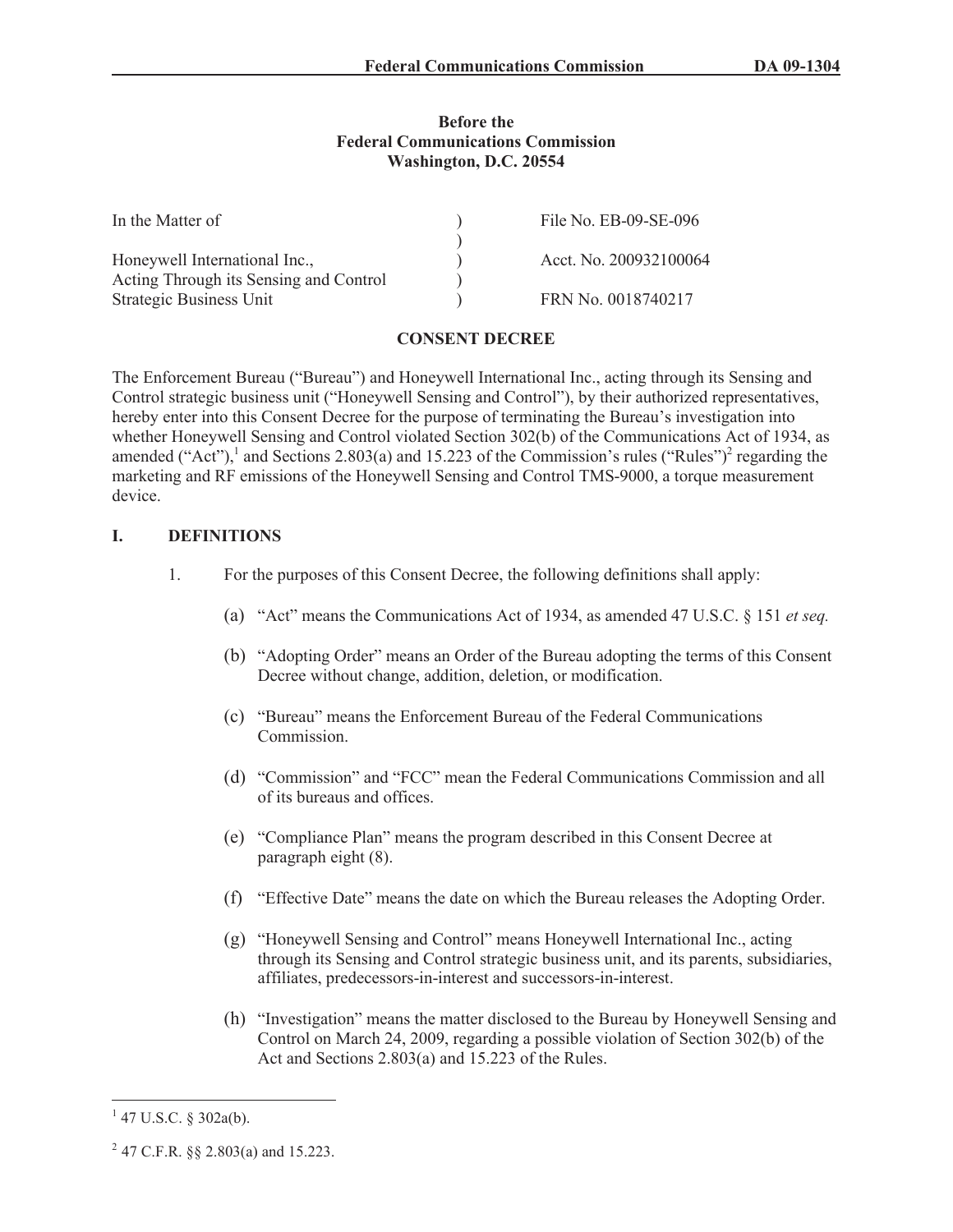- (i) "Parties" means Honeywell Sensing and Control and the Bureau.
- (j) "Rules" means the Commission's regulations found in Title 47 of the Code of Federal Regulations.

# **II. BACKGROUND**

2. Pursuant to Section 302(b) of the Act<sup>3</sup> and Section 2.803(a) of the Rules<sup>4</sup>, radio frequency devices subject to certification may not be marketed unless authorized by the Commission in accordance with the applicable technical and administrative provisions of the Rules. Further, devices operating in the band between 1.705-10 MHz must comply with the field strength provisions of Section 15.223 of the Rules. $5$ 

3. On March 24, 2009, Honeywell Sensing and Control voluntarily disclosed to the Bureau that a number of its TMS-9000 industrial torque sensing transmitters had been marketed without the required Commission authorization and did not meet the Commission's field strength requirements.

# **III. TERMS OF AGREEMENT**

4. **Adopting Order**. The Parties agree that the provisions of the Consent Decree shall be subject to final approval by the Bureau by incorporation of such provisions by reference in the Adopting Order without change, addition, modification, or deletion.

5. **Jurisdiction.** Honeywell Sensing and Control agrees that the Bureau has jurisdiction over it and the matters contained in this Consent Decree and has the authority to enter into and adopt this Consent Decree.

6. **Effective Date; Violations.** The Parties agree that this Consent Decree shall become effective on the date on which the Bureau releases the Adopting Order. Upon release, the Adopting Order and this Consent Decree shall have the same force and effect as any other Order of the Bureau. Any violation of the Adopting Order or of the terms of this Consent Decree shall constitute a separate violation of a Bureau Order, entitling the Bureau to exercise any rights and remedies attendant to the enforcement of a Commission Order.

7. **Termination of Investigation.** In express reliance on the covenants and representations in this Consent Decree and to avoid further expenditure of public resources, the Bureau agrees to terminate its Investigation. In consideration for the termination of said Investigation, Honeywell Sensing and Control agrees to the terms, conditions, and procedures contained herein. The Bureau further agrees that in the absence of new material evidence, the Bureau will not use the facts developed in this Investigation through the Effective Date of the Consent Decree, or the existence of this Consent Decree, to institute, on its own motion, any new proceeding, formal or informal, or take any action on its own motion against Honeywell Sensing and Control concerning the matters that were the subject of the Investigation. The Bureau also agrees that it will not use the facts developed in this Investigation through the Effective Date of this Consent Decree, or the existence of this Consent Decree, to institute on its own motion any proceeding, formal or informal, or take any action on its own motion against Honeywell

 $3$  47 U.S.C. § 302a(b).

 $4$  47 C.F.R. § 2.803(a).

 $5$  47.C.F.R. § 15.223.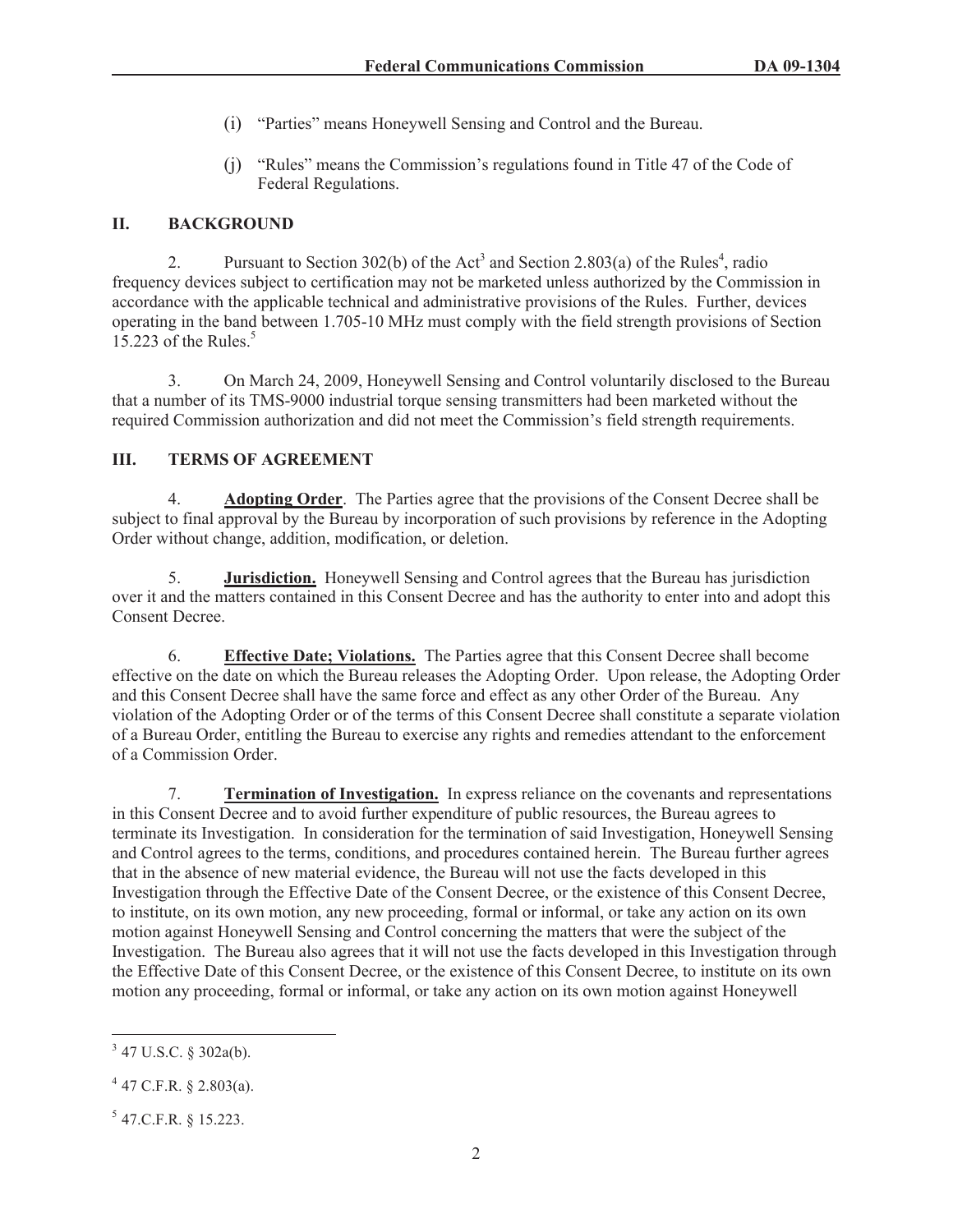Sensing and Control with respect to Honeywell Sensing and Control's basic qualifications, including its character qualifications, to be a Commission licensee or to hold Commission licenses or authorizations.

8. **Compliance Plan.** For purposes of settling the matters set forth herein, Honeywell Sensing and Control agrees to maintain a Compliance Plan related to future compliance with the Act, the Commission's Rules, and the Commission's Orders. The Compliance Plan will include, at a minimum, the following components:

- (a) **Replacement of Old Devices.** In the event a TMS-9000 device is found to cause harmful interference to a licensed radio service, Honeywell Sensing and Control will work with the affected customer(s) to either reduce RF emissions of the device to within the FCC's limits or remove it from service.
- (b) **Distribution of Information**. Honeywell Sensing and Control will distribute to the Bureau a list of customers and purchasing locations for the presently installed TMS torque sensing transmitters as of the date of this Consent Decree within 30 days of the Effective Date.
- (c) **Compliance Officer.** Honeywell Sensing and Control will designate Steven Borthwick as its Agency Approvals Engineer who will serve as the Compliance Officer responsible for administering the compliance plan.
- (d) **Training.** Honeywell Sensing and Control will provide training and materials concerning Parts 2, 15 and 18 of the Rules and the requirements of the Consent Decree to all of its employees who are involved directly or indirectly in the design, engineering or sale of its torque sensing transmitter products.
- (e) **Compliance Report.** Honeywell Sensing and Control will file reports with the Commission 90 days after the Effective Date, 12 months after the Effective Date, and 24 months after the Effective Date. Each compliance report shall include a compliance certificate from an officer, as an agent of Honeywell Sensing and Control, stating that the officer has personal knowledge that Honeywell Sensing and Control has established operating procedures intended to ensure compliance with this Consent Decree, together with an accompanying statement explaining the basis for the officer's compliance certification. All compliance reports shall be submitted to the Chief, Spectrum Enforcement Division, Enforcement Bureau, Federal Communications Commission, 445 12<sup>th</sup> Street, S.W. Washington, D.C. 20554. All compliance reports shall also be submitted electronically to Neil.McNeil@fcc.gov and Kathryn Berthot at Kathy.Berthot@fcc.gov.
- (f) **Termination Date.** Unless stated otherwise, the requirements of this Consent Decree will expire twenty-four (24) months after the Effective Date.

9. **Voluntary Contribution**. Honeywell Sensing and Control agrees that it will make a voluntary contribution to the United States Treasury in the amount of ten thousand dollars (\$10,000). The payment will be made within 30 days after the Effective Date of the Adopting Order. The payment must be made by check or similar instrument, payable to the order of the Federal Communications Commission. The payment must include the Account Number and FRN Number referenced in the caption to the Adopting Order. Payment by check or money order may be mailed to Federal Communications Commission, P.O. Box 979088, St. Louis, MO 63197-9000. Payment by overnight mail may be sent to U.S. Bank – Government Lockbox #979088, SL-MO-C2-GL, 1005 convention Plaza, St.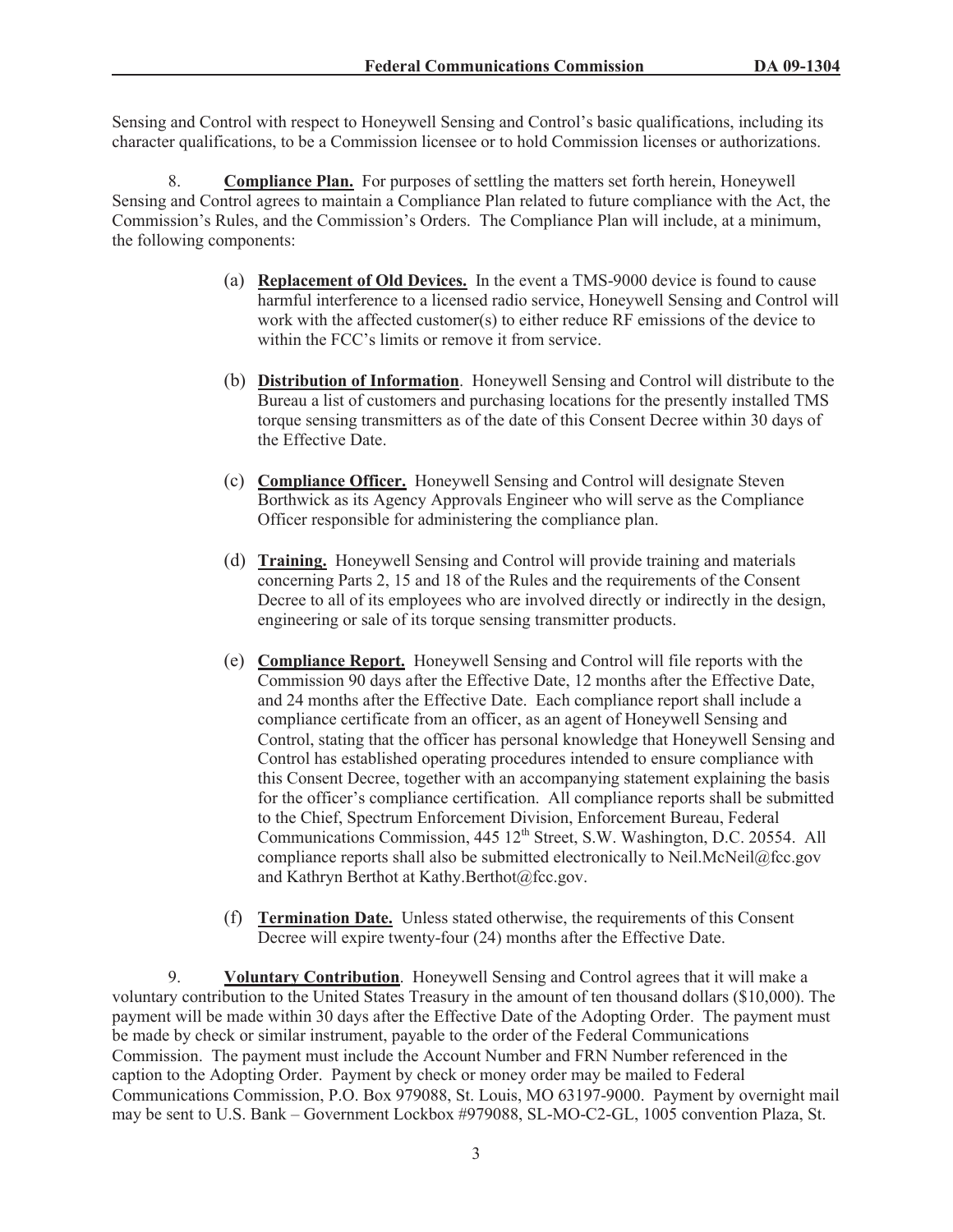Louis, MO 63101. Payment by wire transfer may be made to ABA Number 021030004, receiving bank TREAS/NYC, and account number 27000001. For payment by credit card, an FCC Form 159 (Remittance Advice) must be submitted. When completing the FCC Form 159, enter the Account number in block number 23A (call sign/other ID), and enter the letters "FORF" in block number 24A (payment type code). Honeywell Sensing and Control will also send electronic notification on the date said payment is made to Neil.McNeil@fcc.gov and Kathy.Berthot@fcc.gov.

10. **Waivers**. Honeywell Sensing and Control waives any and all rights it may have to seek administrative or judicial reconsideration, review, appeal or stay, or to otherwise challenge or contest the validity of this Consent Decree and the Adopting Order, provided the Bureau issues an Adopting Order adopting the Consent Decree without change, addition, modification or deletion. Honeywell Sensing and Control shall retain the right to challenge Commission interpretation of the Consent Decree or any terms contained herein. If either Party (or the United States on behalf of the Commission) brings a judicial action to enforce the terms of the Adopting Order, neither Honeywell Sensing and Control nor the Commission shall contest the validity of the Consent Decree or the Adopting Order, and Honeywell Sensing and Control shall waive any statutory right to a trial *de novo*. Honeywell Sensing and Control hereby agrees to waive any claims it may otherwise have under the Equal Access to Justice Act, 5 U.S.C. § 504 and 47 C.F.R. § 1.1501 *et seq.*, relating to the matters addressed in this Consent Decree.

11. **Invalidity.** In the event that this Consent Decree in its entirely is rendered invalid by any court of competent jurisdiction, it shall become null and void and may not be used in any manner in any legal proceeding.

12. **Subsequent Rule or Order.** The Parties agree that if any provision of the Consent Decree conflicts with any subsequent rule or Order adopted by the Commission (except an Order specifically intended to revise the terms of this Consent Decree to which Honeywell Sensing and Control does not expressly consent) that provision will be superseded by such Commission rule or Order.

13. **Successors and Assigns.** Honeywell Sensing and Control agrees that the provisions of this Consent Decree shall be binding on its successors, assigns, and transferees.

14. **Final Settlement.** The Parties agree that this Consent Decree is for settlement purposes only and that by agreeing to this Consent Decree, Honeywell Sensing and Control does not admit or deny noncompliance, violation or liability for violating the Act, Commission's Rules or Orders in connection with the matters that are the subject of this Consent Decree. The Parties agree and acknowledge that this Consent Decree shall constitute a final settlement between the Parties. The Parties further agree that this Consent Decree does not constitute either an adjudication on the merits or a factual or legal finding or determination regarding any compliance or noncompliance with the requirements of the Act or the Commission's rules and Orders.

15. **Modifications.** This Consent Decree cannot be modified without the advance written consent of both Parties.

16. **Paragraph Headings.** The headings of the Paragraphs in the Consent Decree are inserted for convenience only and are not intended to affect the meaning or interpretation of this Consent Decree.

17. **Authorized Representative.** Each Party represents and warrants to the other that it has full power and authority to enter into this Consent Decree.